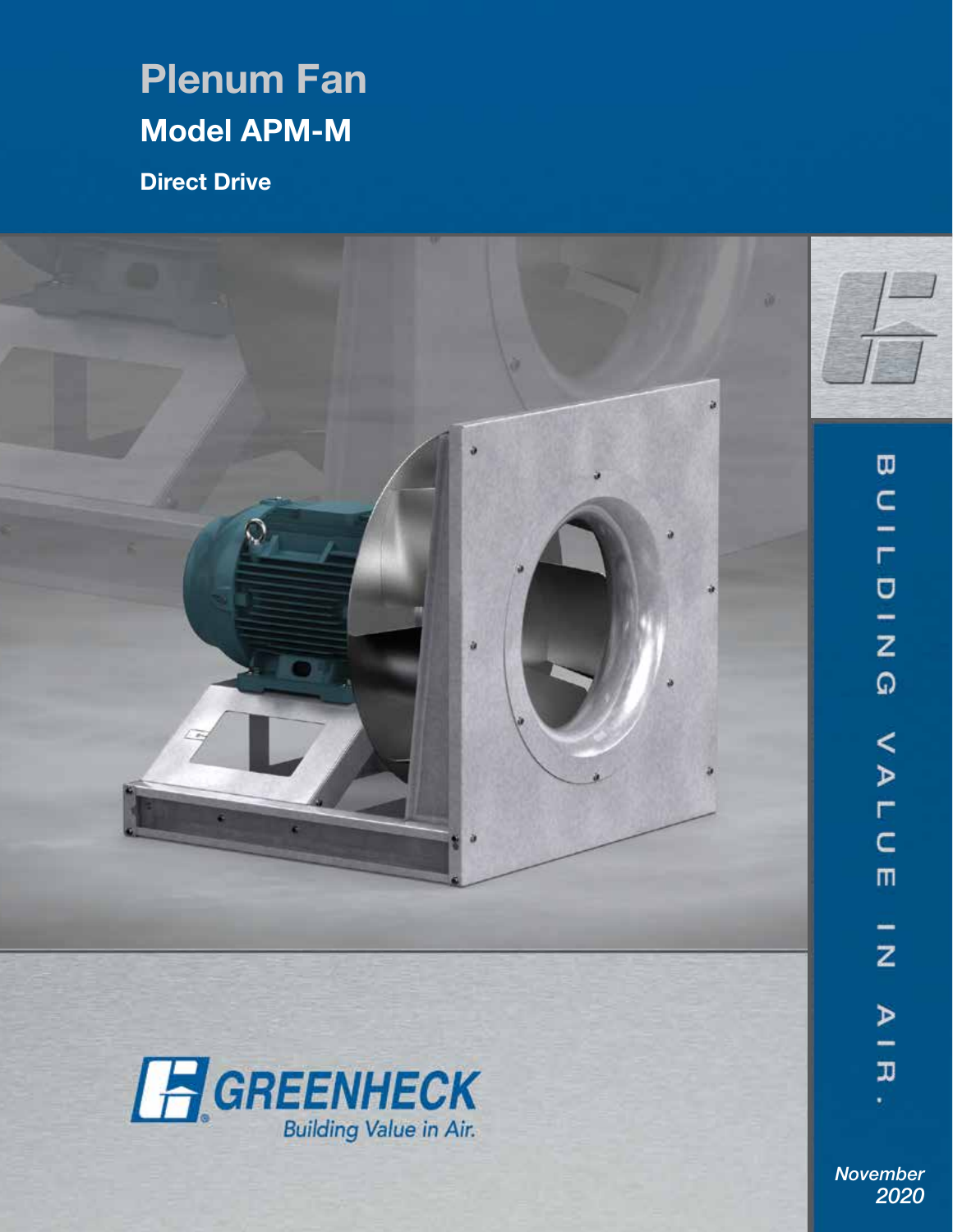# Quiet & Efficient Plenum Fans



Plenum fans are engineered to provide superior performance and reliability in commercial or industrial applications. They are designed for unhoused operation, resulting in a savings of the space normally occupied by the fan housing. Additional space savings are realized when multiple duct takeoffs are required. Ductwork is connected directly to the pressurized plenum without intermediate transitions.

### **Benefits**

- Completely selectable in Greenheck's CAPS® program
- Suitable for single or multiple fan array installations
- Selectable for (N-1) redundancy applications
- All fans are tested to ensure vibration-free operation
- Lightweight and compact footprint
- AMCA licensed for Air & Sound performance



Greenheck India Private Ltd. certifies that the model APM-M plenum fans shown herein are licensed to bear the AMCA seal. The ratings shown are based on tests and procedures performed in accordance with AMCA Publication 211 and Publication 311 and comply with the requirements of the AMCA Certified Ratings Program.

Certified data may be found in Greenheck's Computer Aided Product Selection program CAPS



### Standard Construction & Features

- Corrosion-resistant galvanized construction
- High efficiency airfoil wheel
- 12-bladed airfoil wheel provides reduced sound levels
- Performance up to 36,000 cmh (21,200 cfm) and 1,860 Pa (7.5 in. wg)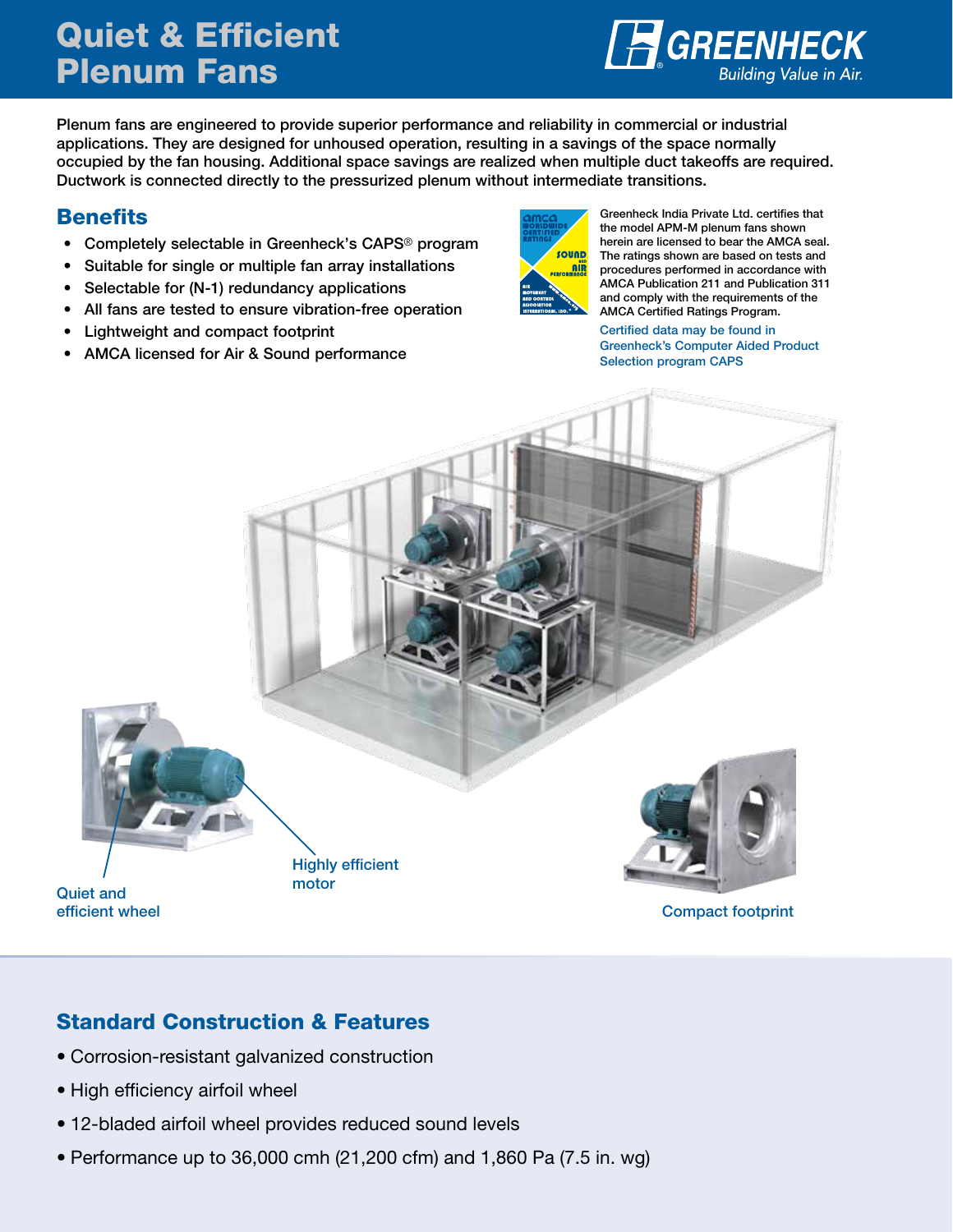# Building Segments & Application Types



We are known worldwide as a leading manufacturer of high-quality air movement, conditioning and control equipment. Today, our HVAC (heating, ventilation, air-conditioning) products are efficiently moving air in a variety of commercial and industrial spaces.



Offices and hotels



Automotive facilities Shopping centers





Food processing





Metros **Hospitals** 



Mid and high-rise

### Typical Applications

- Custom air handlers
- Built-up air handlers
- Packaged air handlers
- Parking garages
- General supply and return systems